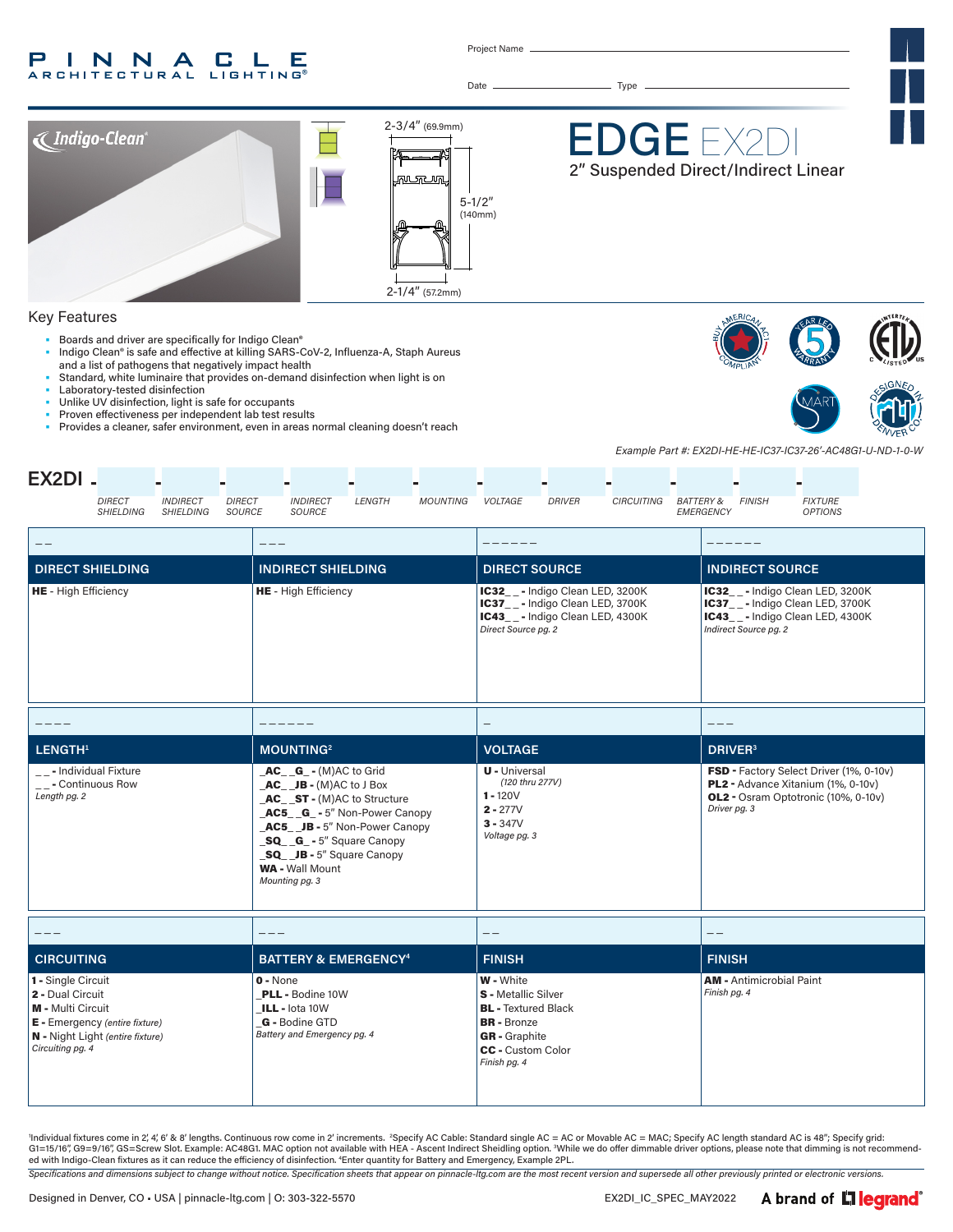



# Direct Source<sup>1</sup>

• 80 CRI = R9≥19

| Indigo Clean LED |       |          |                                     |       |
|------------------|-------|----------|-------------------------------------|-------|
|                  | Color | Watt     | Shielding                           |       |
|                  |       | per foot | <b>HE</b><br><b>High Efficiency</b> |       |
|                  |       |          | Lumens/ft                           | LPW   |
| <b>IC32LO</b>    | 3200K | 5.1      | 540                                 | 105.9 |
| <b>IC32HO</b>    | 3200K | 10.7     | 991                                 | 97.2  |
| <b>IC37LO</b>    | 3700K | 5.1      | 554                                 | 108.6 |
| <b>IC37HO</b>    | 3700K | 10.2     | 1016                                | 99.6  |
| <b>IC43LO</b>    | 4300K | 5.1      | 567                                 | 111.2 |
| <b>IC43HO</b>    | 4300K | 10.2     | 1039                                | 101.9 |

## Indirect Source<sup>1</sup>

• 80 CRI = R9≥19

| Indigo Clean LED |       |                  |                                                        |              |
|------------------|-------|------------------|--------------------------------------------------------|--------------|
|                  | Color | Watt<br>per foot | Shielding<br>HE<br><b>High Efficiency</b><br>Lumens/ft |              |
| <b>IC32LO</b>    | 3200K | 5.1              | 608                                                    | LPW<br>119.2 |
| <b>IC32HO</b>    | 3200K | 10.7             | 1116                                                   | 109.4        |
| <b>IC37LO</b>    | 3700K | 5.1              | 624                                                    | 122.4        |
| <b>IC37HO</b>    | 3700K | 10.2             | 1145                                                   | 112.3        |
| <b>IC43LO</b>    | 4300K | 5.1              | 633                                                    | 124.1        |
| <b>IC43HO</b>    | 4300K | 10.2             | 1162                                                   | 113.9        |

1 LPW and watts/ft based off 48" fixture size.

## Length

- For Continuous Runs, add 3/16" (4.7mm) for each end plate or 3/8" (9.5mm) to the overall length of the row
- Individual fixtures come in 2', 4', 6' & 8' lengths. Continuous rows come in 2' increments.

|                                          |                    | 6                  | 8                  | -                                                            |
|------------------------------------------|--------------------|--------------------|--------------------|--------------------------------------------------------------|
| Indiv. Fixture<br>$24 - 3/8''$ (619.1mm) | Indiv. Fixture     | Indiv. Fixture     | Indiv. Fixture     | Cont. Run<br>Specify nominal<br>overall row length to the 2' |
|                                          | 48-3/8" (1228.7mm) |                    |                    |                                                              |
|                                          |                    | 72-3/8" (1838.3mm) |                    |                                                              |
|                                          |                    |                    | 96-3/8" (2447.9mm) |                                                              |
|                                          |                    |                    |                    | Specify to the 2'                                            |

*Specifications and dimensions subject to change without notice. Specification sheets that appear on pinnacle-ltg.com are the most recent version and supersede all other previously printed or electronic versions.*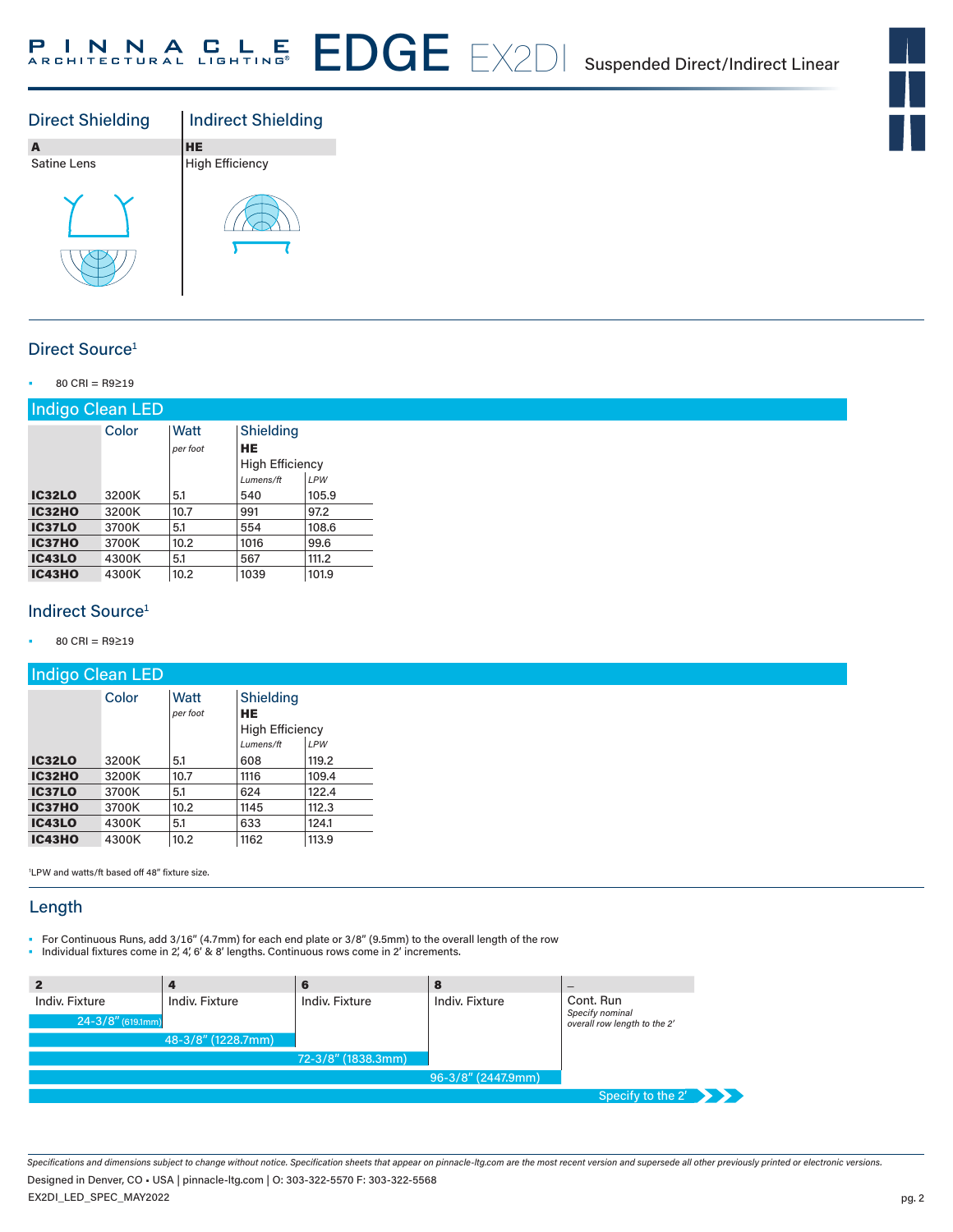# EDGE EX2DI Suspended Direct/Indirect Linear

# **Mounting**

- Specify cable length in ordering code (AC48G1)
- Standard specifiable lengths are 48", 120", 240" and 350"
- End plates and power cord attached at factory
- Aircraft cable (AC) mounts on 4' (1219.2mm) and 8' (2438.4mm) centers
- Maximum recommended movable mounting locations are 12" from end of 4' fixture and 18" from end of 8' fixture
- Aircraft Cable supplied with 5" (127mm) power and 2" (50.8mm) non-power canopies

| AC G1     | Aircraft Cable 1" (15/16") T-Bar           |
|-----------|--------------------------------------------|
| AC G9     | Aircraft Cable 9/16" T-Bar                 |
| AC GS     | Aircraft Cable Screw Slot T-Bar            |
| AC JB     | <b>Aircraft Cable Junction Box</b>         |
| AC ST     | <b>Aircraft Cable Structure</b>            |
| AC5 G     | Aircraft Cable 5" (127mm) Non-Power Canopy |
| $AC5$ JB  | Aircraft Cable 5" (127mm) Non-Power Canopy |
| SQ G      | Aircraft Cable 5" (127mm) Square Canopy    |
| SQ JB     | Aircraft Cable 5" (127mm) Square Canopy    |
| MAC G1    | Moveable AC 1" (15/16") T-Bar              |
| MAC G9    | Moveable AC 9/16" T-Bar                    |
| MAC GS    | Moveable AC Screw Slot T-Bar               |
| MAC JB    | Moveable AC Junction Box                   |
| MAC ST    | Moveable AC Structure                      |
| MAC5 G    | Moveable AC 5" (127mm) Non-Power Canopy    |
| MAC5 JB   | Moveable AC 5" (127mm) Non-Power Canopy    |
| MSQ G     | Moveable AC 5" (127mm) Square Canopy       |
| MSQ JB    | Moveable AC 5" (127mm) Square Canopy       |
| <b>WA</b> | <b>Wall Mount</b>                          |

- Canopies and pendants match fixture finish, power cords are white, grey,
- or black depending on fixture finish. See Finish section for additional details. Approved for dry/damp location unless otherwise noted
- Refer to installation instructions during installation at the job site
- Maximum fixture weight is 25 lbs for a standard 4' fixture
- AC GS and MAC GS works with screw slot and bolt slot grid ceiling types
- Wall Mount ADA Compliant, bracket is 1/2" off wall
- MAC options not available with HEA lens option



## Straight EDGE Joint System



- The Straight EDGE Joint comes standard for all runs.
- Two connection points one to cinch fixtures together, the other to perfectly align all fixtures in a run.
- Factory-installed light shields on both sides of the fixture ensure no light leaks. Patented.

#### **Voltage**

Some EX2DI configurations will not accommodate all voltage options; consult with factory

| π | Universal |
|---|-----------|
|   | 120 volt  |
| 2 | 277 volt  |
| 3 | 347 volt  |

## **Driver**

- Standard Driver Option = FSD
- Driver Lifetime: 50,000 hours at 25°C ambient operating conditions
- For more driver options see Pinnacle Resource Guide Some EX2DI configurations will not accommodate all driver options;
- consult with factory

| 0-10V Drivers   |                                 |
|-----------------|---------------------------------|
| <b>FSD</b>      | Factory Select Driver 1%, 0-10v |
| PL <sub>2</sub> | Advance Xitanium 1%, 0-10y      |
| OL <sub>2</sub> | Osram Optotronic, 1%, 0-10v     |

*Specifications and dimensions subject to change without notice. Specification sheets that appear on pinnacle-ltg.com are the most recent version and supersede all other previously printed or electronic versions.*

EX2DI\_LED\_SPEC\_MAY2022 Designed in Denver, CO • USA | pinnacle-ltg.com | O: 303-322-5570 F: 303-322-5568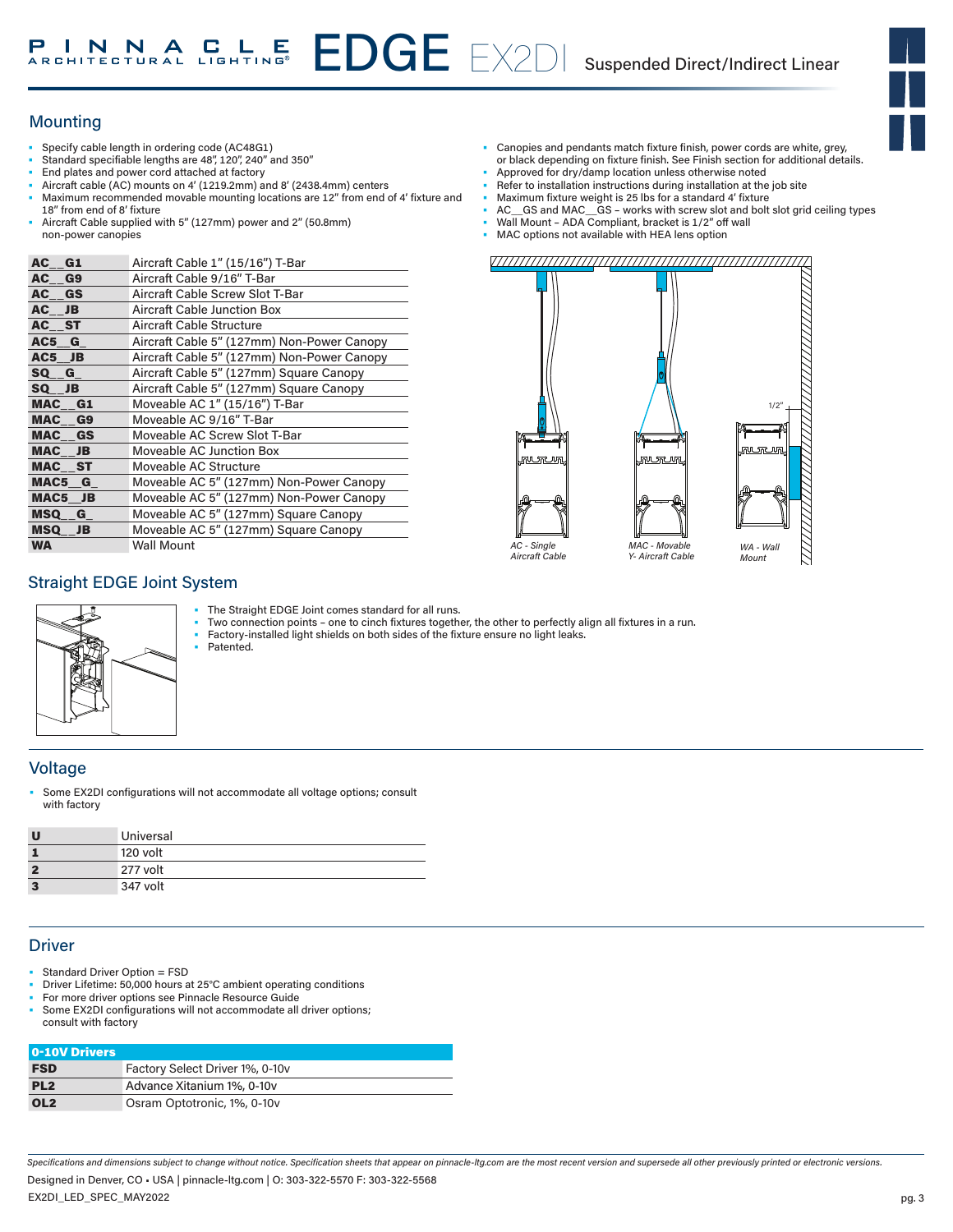# How to Specify Circuiting, Battery and Emergency



Select fixture circuiting from options below

Some EX2DI configurations will not accommodate all circuiting options, consult with factory

#### **Circuiting**

|                | Single Circuit                |
|----------------|-------------------------------|
| $\overline{2}$ | Dual Circuit                  |
| M              | Multi Circuit                 |
| Е              | <b>Emergency Circuit only</b> |
| N              | Night Light Circuit only      |



 $\bullet$  **•** Battery and emergency section options are available in addition to fixture circuit Select battery and emergency section options below; factory shop drawing required

Some EX2DI configurations will not accommodate all circuiting options, consult with factory

#### **Battery and/or Emergency** *If Required*

0 No battery or specific emergency section required

#### **Battery**

- Select battery section type if required, indicate total QTY*. Example 2PL*
- 90 minute battery runtime; test button location dependant on configuration, consult factory
- No battery option available for 2' or 3' lengths

| n                                | No Battery                                |
|----------------------------------|-------------------------------------------|
| $\triangle$ ILL $\triangleright$ | lota 10w Integral Lithium, Self Testing   |
| PLL                              | Bodine 10w Integral Lithium, Self Testing |

#### **Emergency**

- Select emergency section type if required, indicate total QTY. *Example 1E*
- Combine battery and emergency section ordering codes if both options are selected

| <b>FSG</b>              | Factory Select ALCR, Automatic Load Control Relay                 |
|-------------------------|-------------------------------------------------------------------|
| $_{\blacksquare}$ GI    | lota ETS DR, Emergency Lighting Control Device                    |
| $\overline{\mathbf{G}}$ | Bodine GTD, Emergency Lighting Control Device                     |
| $-E$                    | Emergency circuit section (NLIGHT ONLY full housing not sections) |
| $\mathbb{N}$            | Night Light circuit section                                       |
| L                       | Life Safety circuit section NO THROUGH WIRE                       |
|                         |                                                                   |

Combination Section Ordering Examples • Single circuit, (1) 10w battery, (1) emergency section Ordering Code: 1-1PL1E • Multi circuit, (2) 10w battery, (2) emergency sections Ordering Code: M-2PL2E • Single circuit, (1) night light section **Ordering Code: 1-1N** 

- Entire direct fixture housing is on battery for lengths up to 5' Half of direct fixture is on battery for 6' or 8' housing lengths
- For more battery options available, see Pinnacle Resource Guide
	- For Approximate Battery Lumen Output • Multiply battery wattage X fixture LPW shown on Lumen Table  $\cdot$  92.3 (LPW) x 10 (watts) = 923 battery lumen output

|  | <b>Battery OR Emergency Ordering Examples</b> |  |
|--|-----------------------------------------------|--|

- Single circuit, 10w Integral Battery **Call Condering Code: 1-1PL**
- Emergency only, 10w Integral Battery Ordering Code: E-1PL
	- Single circuit, GTD required **Ordering Code: 1-1G**
- 

- Finish
- Standard powder-coat textured white, metallic silver, textured black, graphite or bronze painted finish; consult factory for chip of standard paint finishes
- Selecting a fixture finish other than white may impact lumen output; consult factory for more information

| W               | White (white cord/white canopy)              |
|-----------------|----------------------------------------------|
|                 | Metallic Silver (grey cord/silver canopy)    |
| BL              | Textured Black (black cord/black canopy)     |
| <b>BR</b>       | Bronze (white cord/bronze canopy)            |
| <b>GR</b>       | Graphite (white cord/graphite canopy)        |
| $\overline{cc}$ | Custom Color (white cord/color match canopy) |

# Fixture Options

• Additional options to enhance the fixture and finish of the product

AM Antimicrobial Paint

*Specifications and dimensions subject to change without notice. Specification sheets that appear on pinnacle-ltg.com are the most recent version and supersede all other previously printed or electronic versions.*

EX2DI\_LED\_SPEC\_MAY2022 Designed in Denver, CO • USA | pinnacle-ltg.com | O: 303-322-5570 F: 303-322-5568

pg. 4